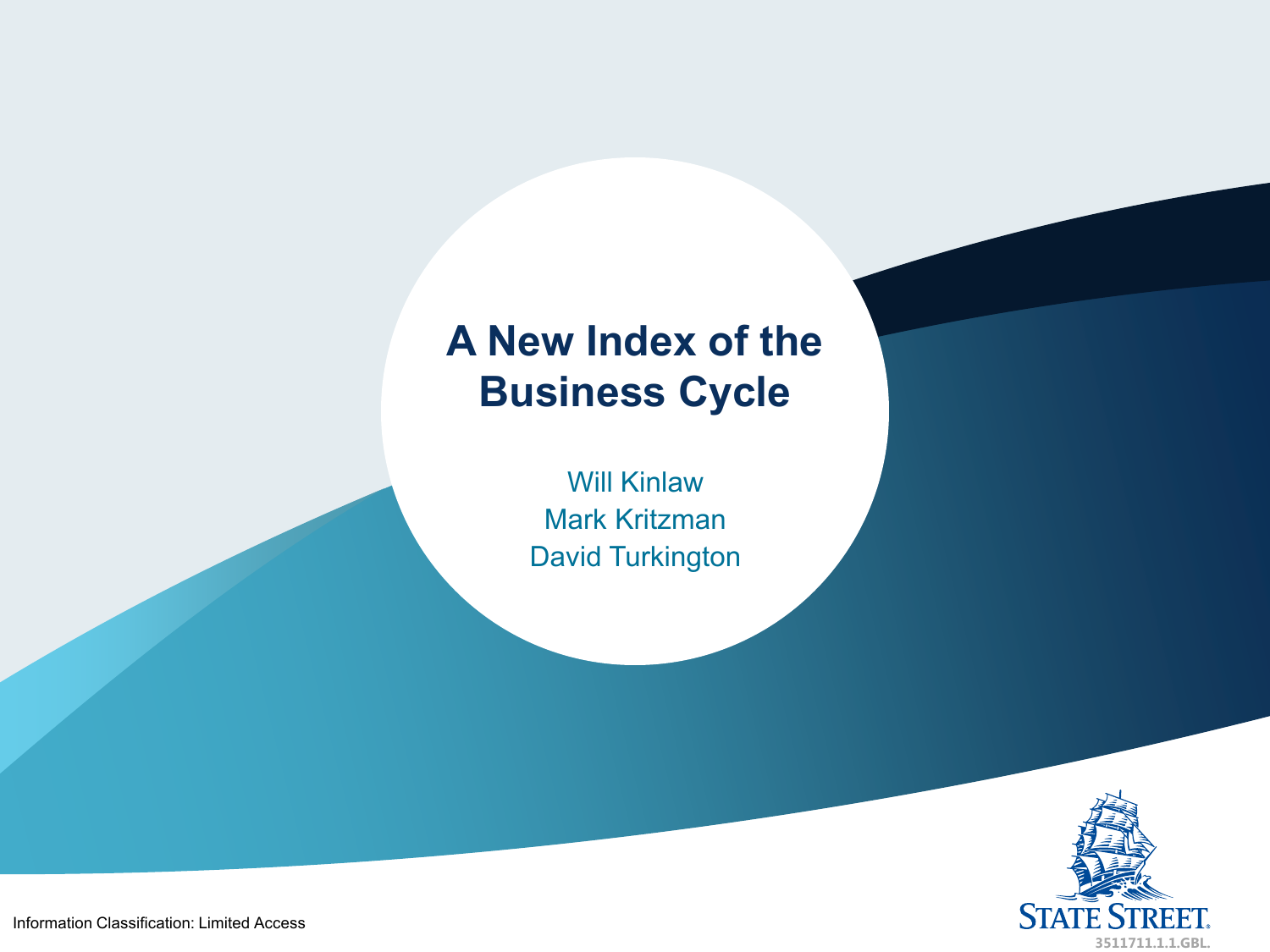## **Outline**

- 1. Motivation
- 2. Index construction
- 3. Empirical results
- 4. Summary

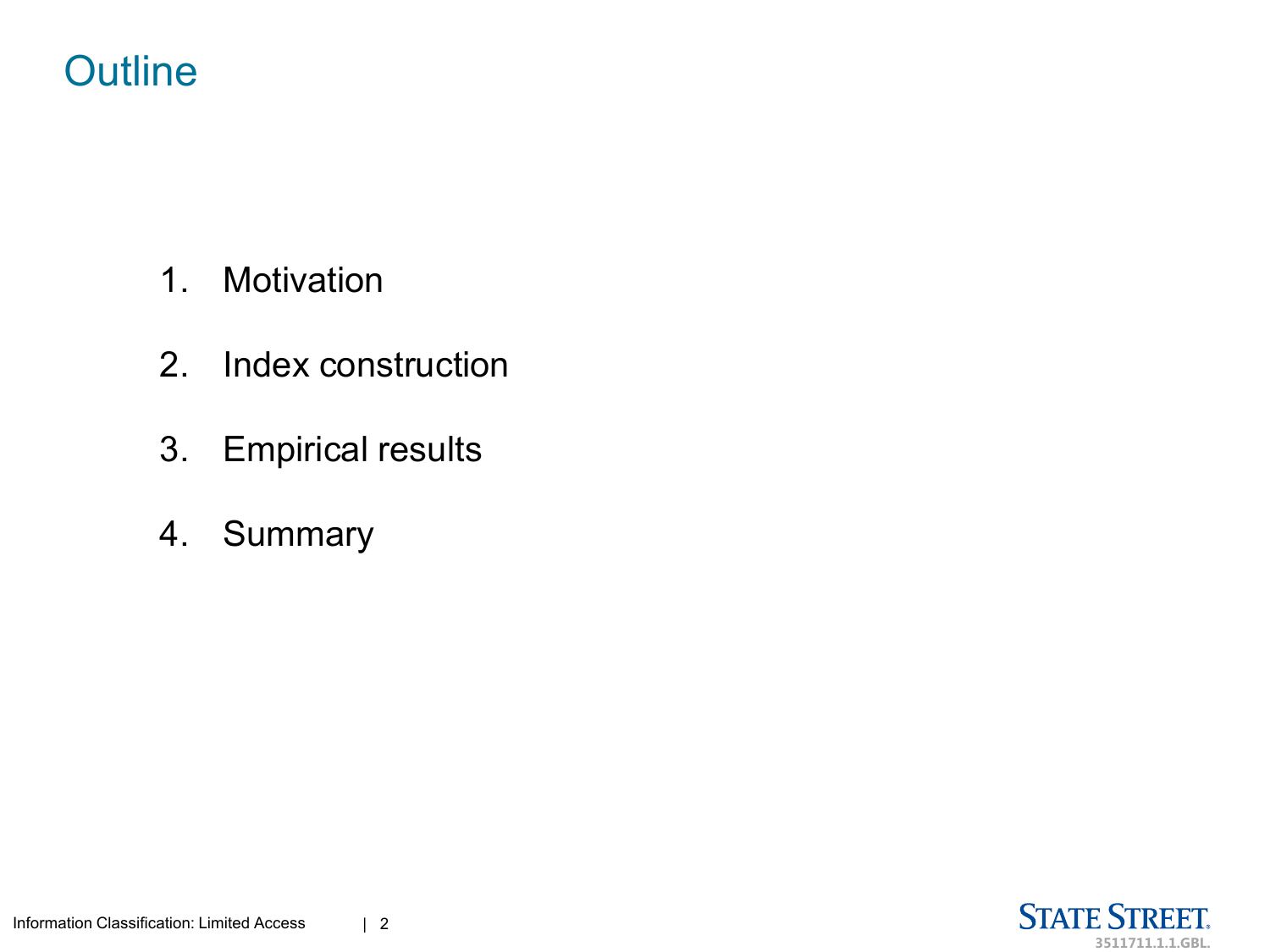

- We introduce a new index of the business cycle that uses the Mahalanobis distance to measure the relative similarity of current economic conditions to past episodes of recession and robust growth.
- Our approach distinguishes between standard deviations and correlations of economic variables that occur during recessions and those that occur during periods of growth, which allows the weights our approach places on inputs to vary with prevailing economic conditions.

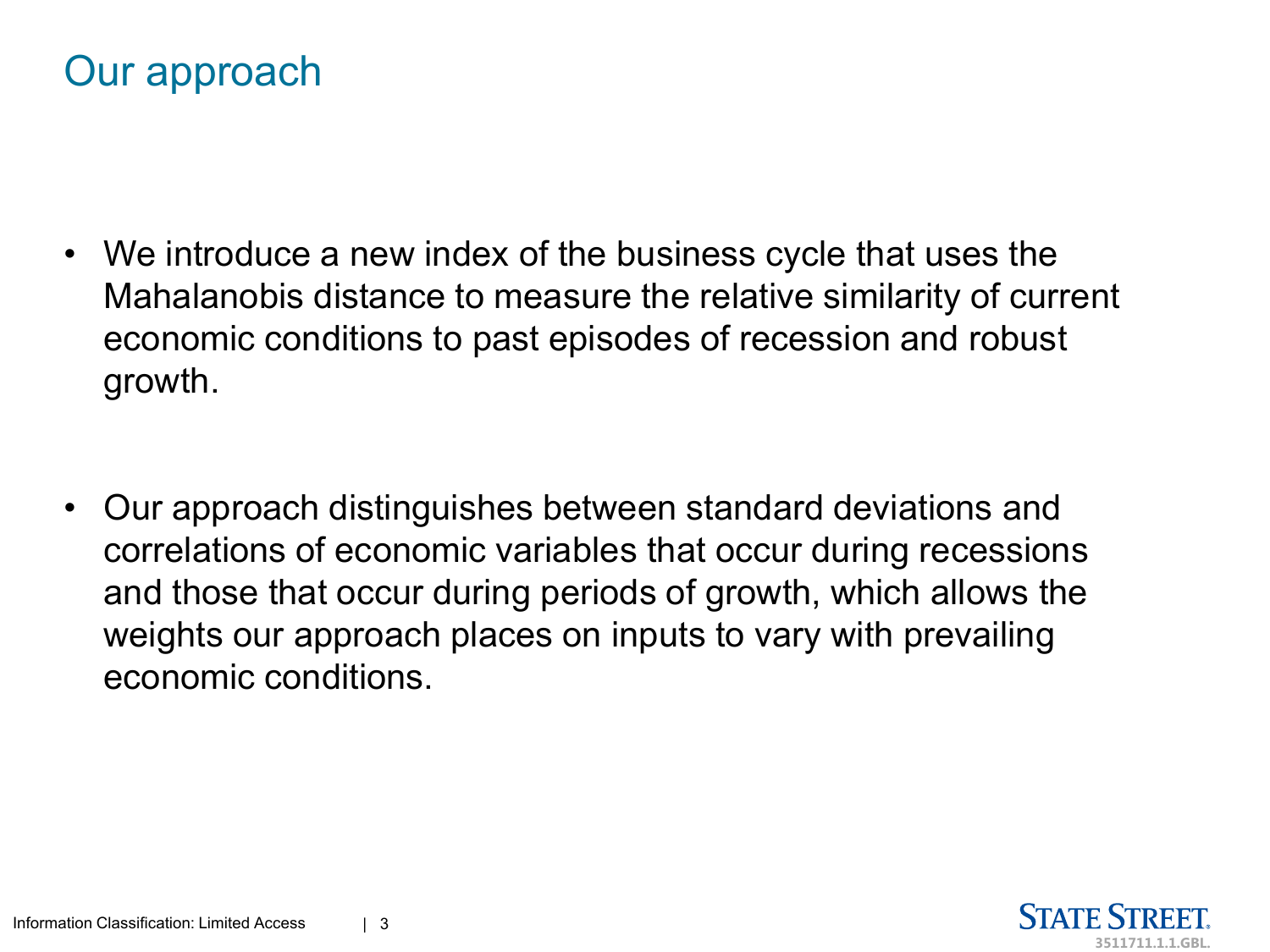### Common measures

#### **NBER**

Business Cycle Dating Committee of approximately 8 members applies judgment to define the peaks and troughs of economic activity in the US.

Recession is "a period of falling economic activity spread across the economy, lasting more than a few months, normally visible in real GDP, real income, employment, industrial production, and wholesale-retail sales."

#### **Conference Board**

Publishes monthly business cycle indicators, including composite indexes for leading, coincident and lagging economic activity.

Began in 1961 in cooperation with the NBER and the President's Council of Economic Advisors.

Coincident index averages payrolls, personal income, industrial production, and manufacturing/trade sales.

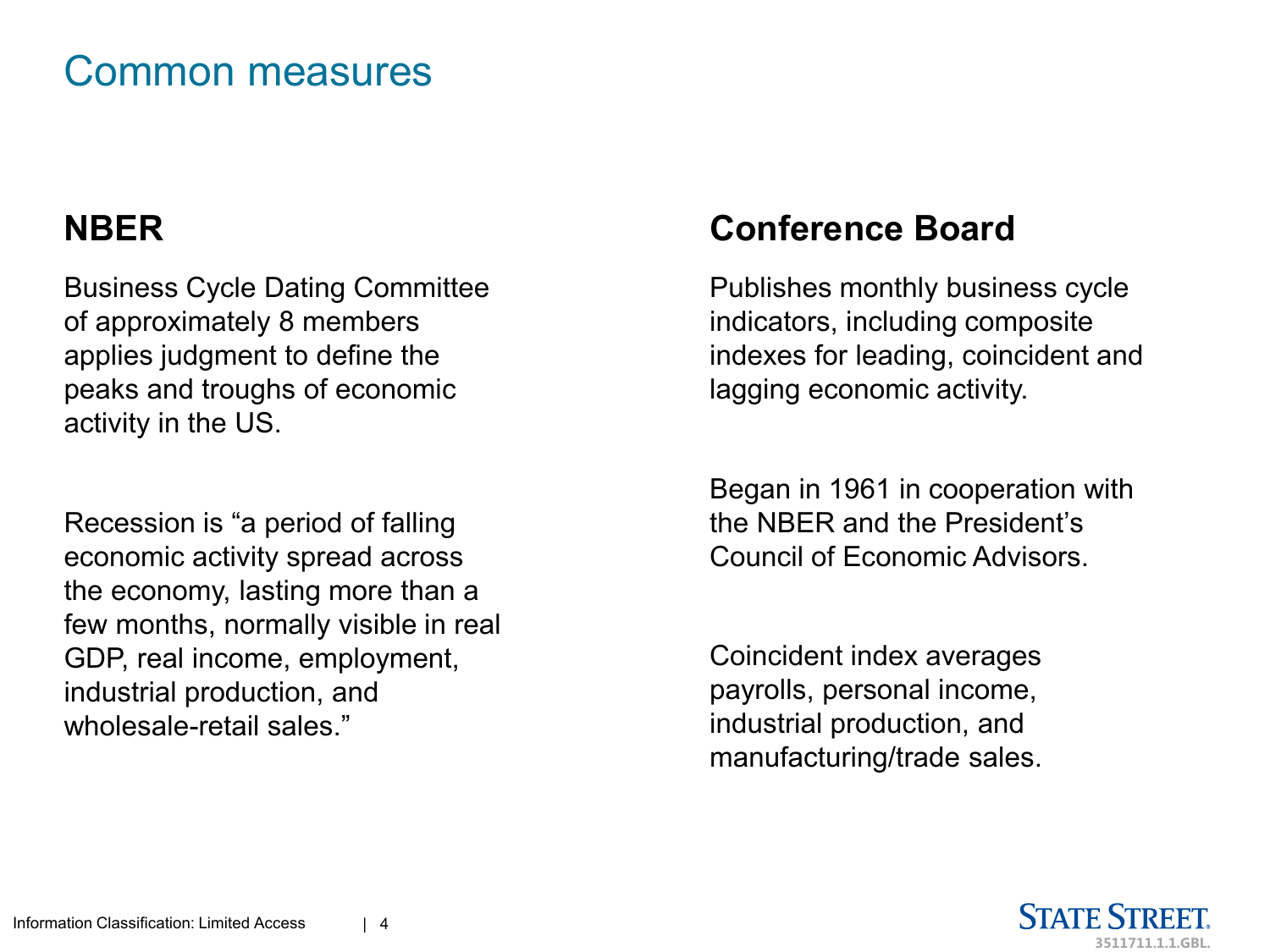## Stock market returns



Notes: Time period spans Jul 1926 to Feb 2021.

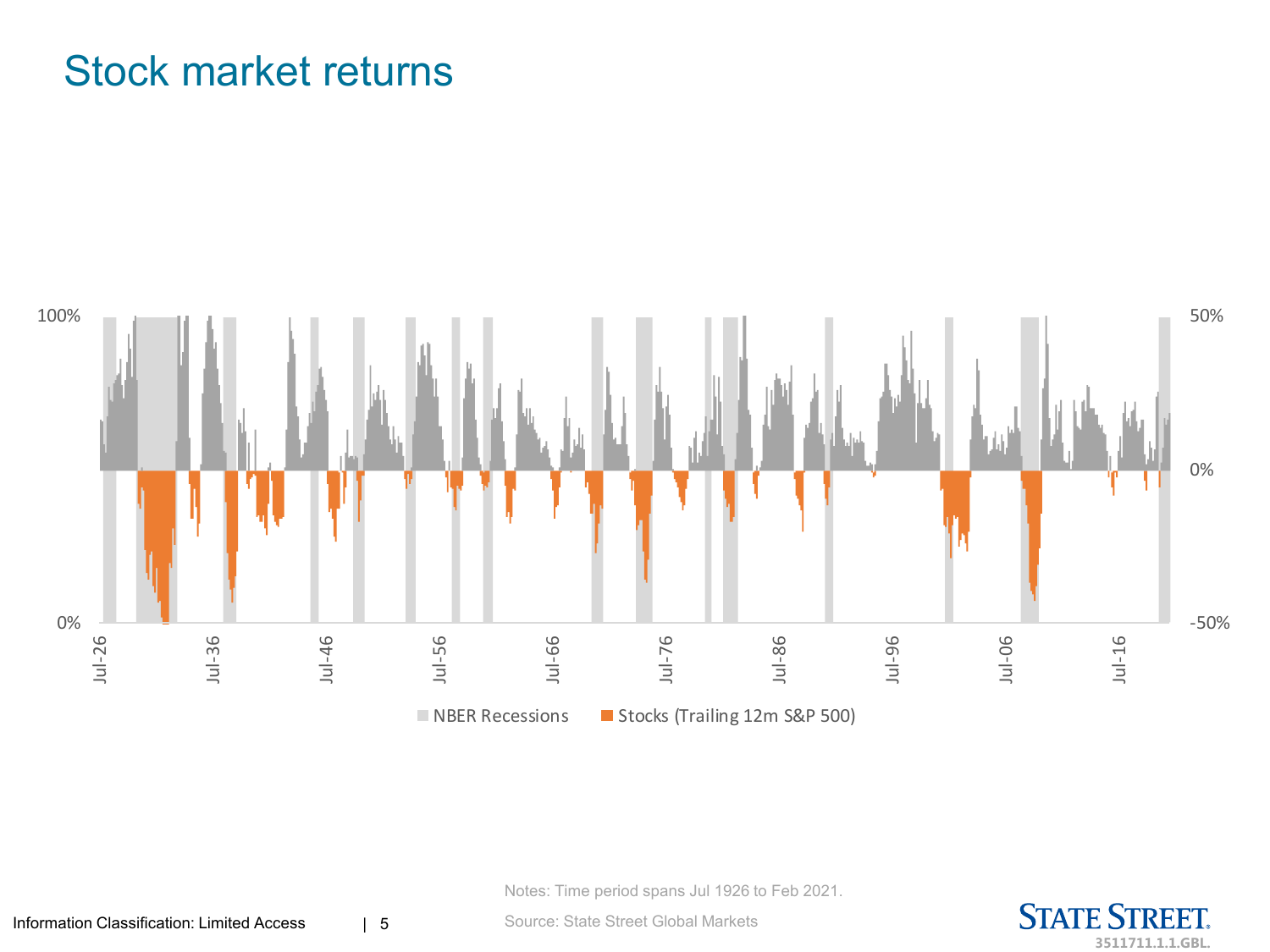### Inverted yield curve

• Introduced by Harvey (1986, 1988)



Notes: Time period spans Jul 1926 to Feb 2021.



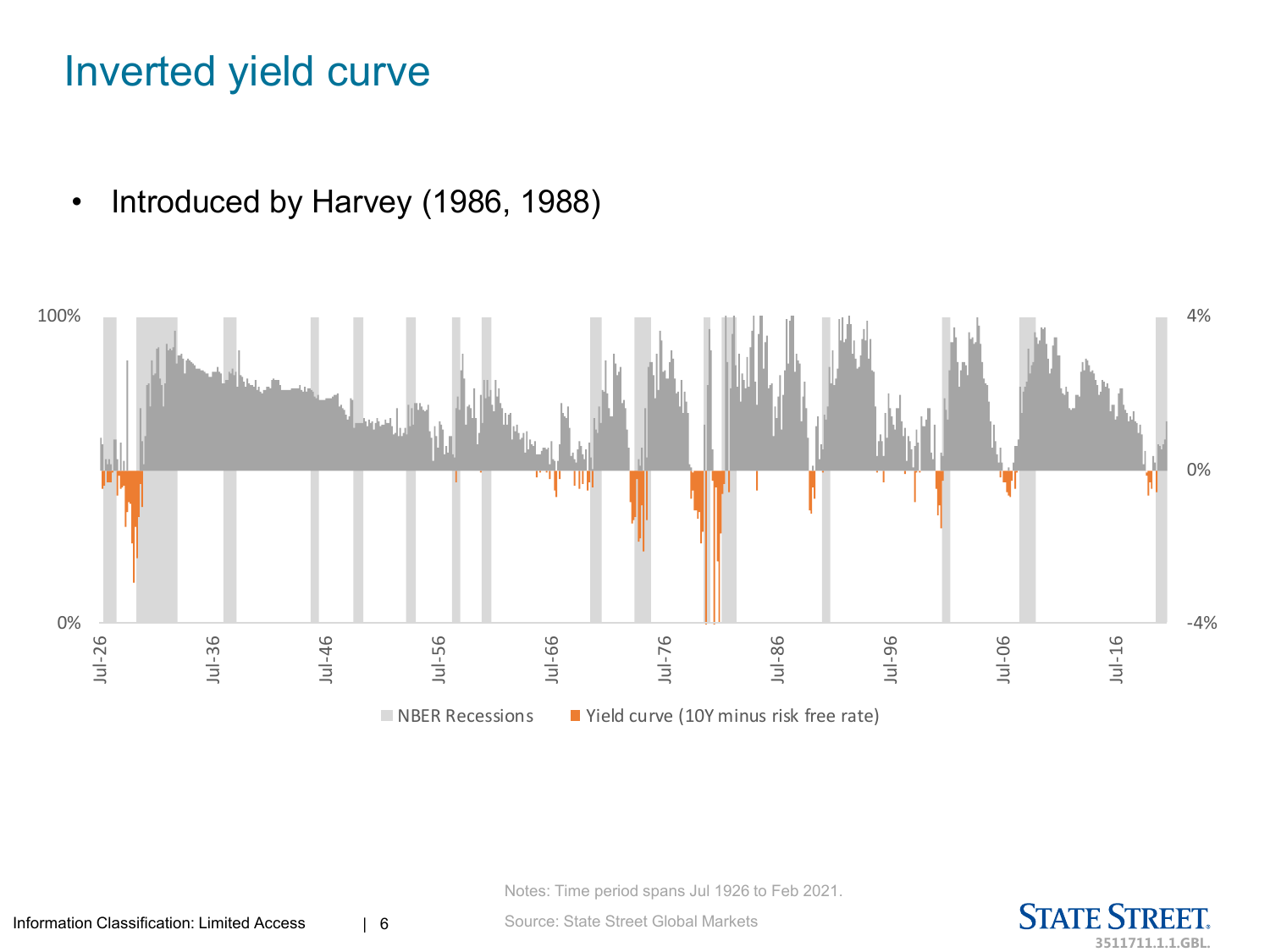## Desirable features for our index

- Multivariate
- Summarized in one number, easy to interpret
- Adapt to changing conditions

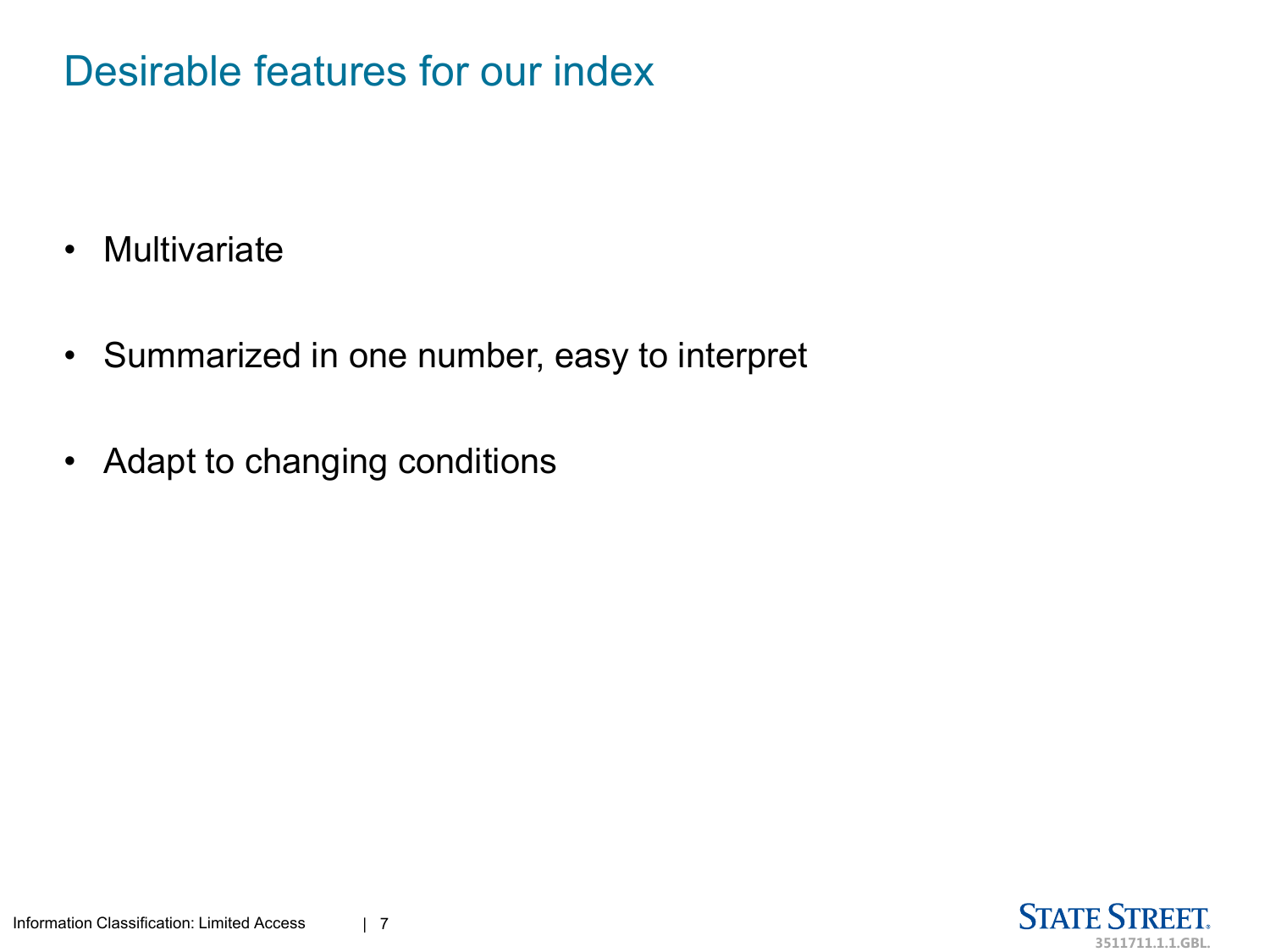#### Mahalanobis distance

• Mahalanobis (1927, 1936) used distance to compare skull samples.

$$
d=(x-\mu)\Omega^{-1}(x-\mu)'
$$

- $\mathcal X^-$  is a vector of values for an observation
- is a vector of mean values within a group  $\mu$
- $\Omega$  is the covariance matrix of values within a group

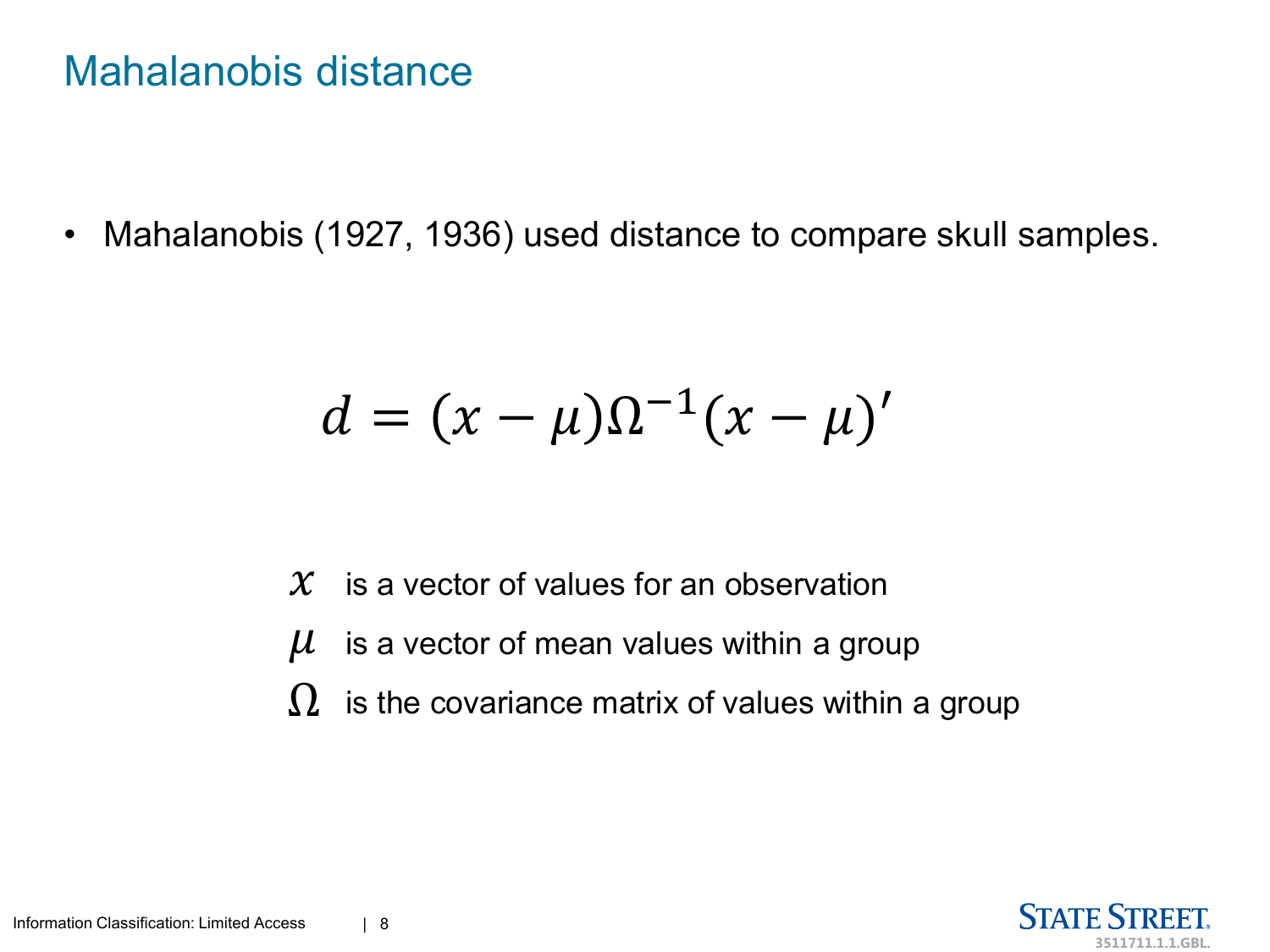#### Mahalanobis distance





For illustrative purposes only.



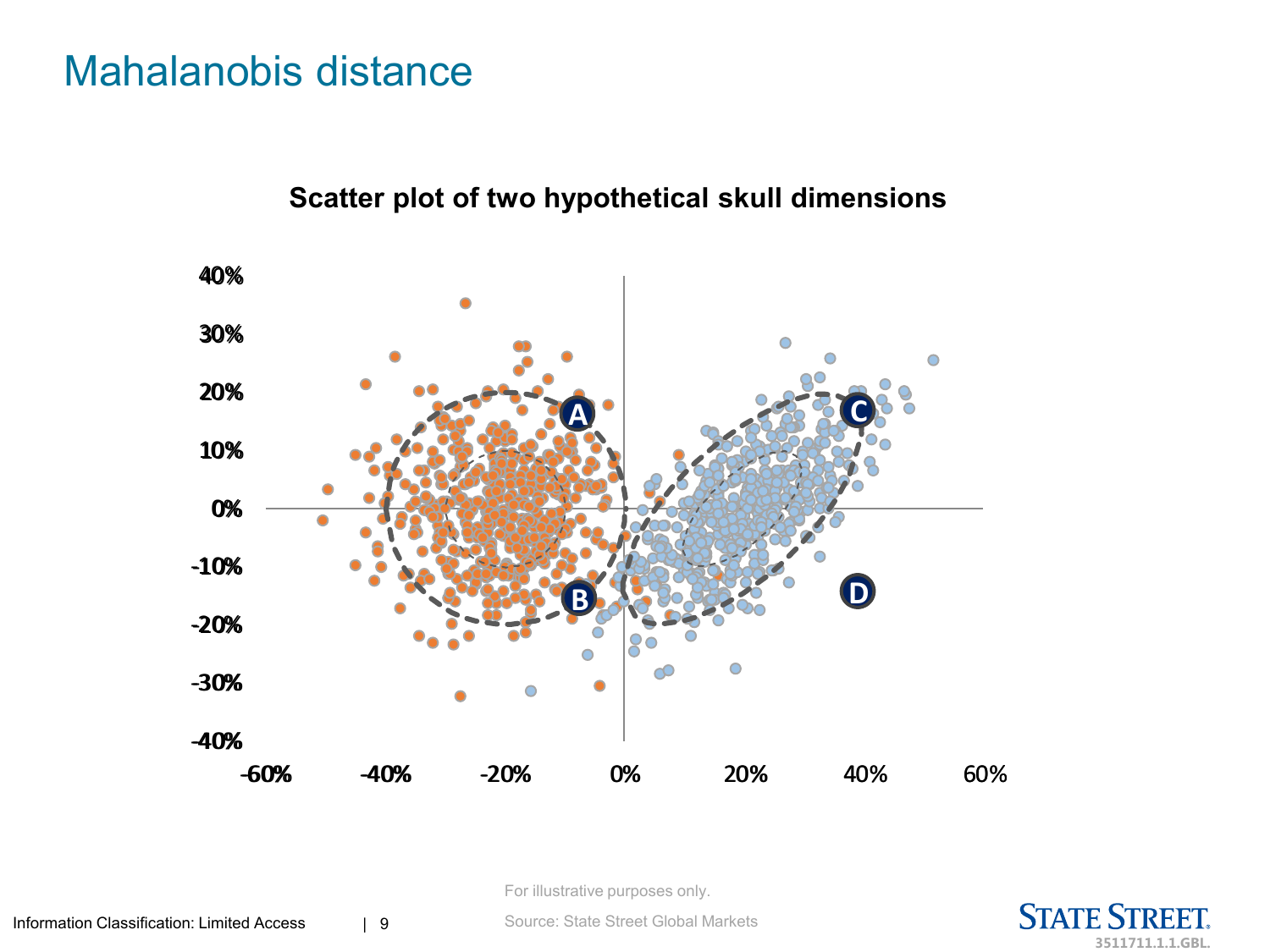#### Mahalanobis distance

#### **Why it is not arbitrary**

- Defines the normal distribution
- Consistent with information theory
- Defines relevance with equivalence to linear regression
	- Czasonis, Kritzman and Turkington (2020a, 2020b, 2021)

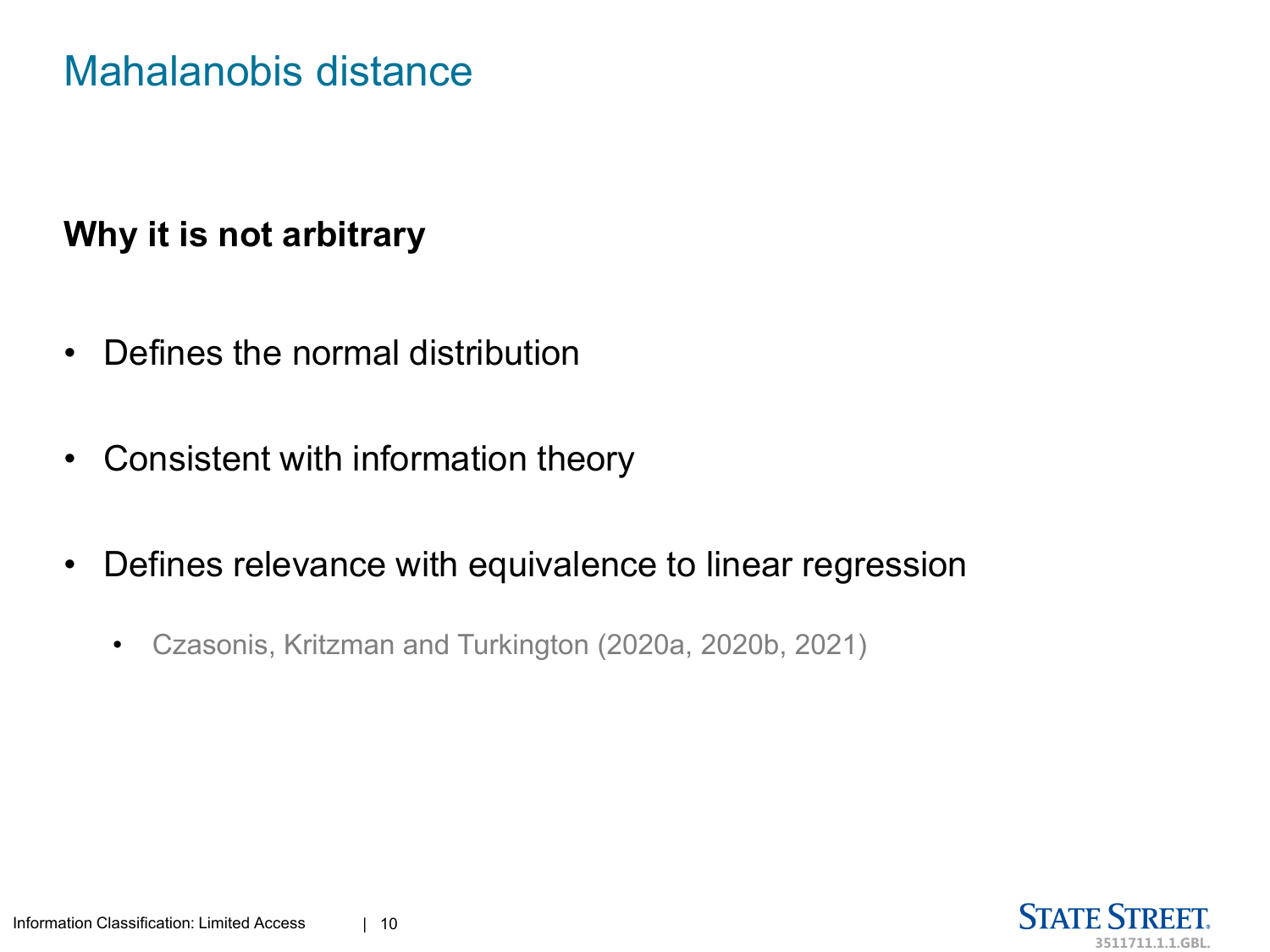## Constructing the index

- Data inputs (measured monthly, starting in January 1916)
	- Industrial production (one-year percentage change)
	- Nonfarm payrolls (one-year percentage change)
	- Stock market (one-year return)
	- Yield curve (10-year rate minus Federal Funds rate, one-year average)
- Since 1956 (when point-in-time data are available)
	- Identify historical recessions and periods of robust growth
	- Measure the Mahalanobis distance from both, and transform into a "probability"

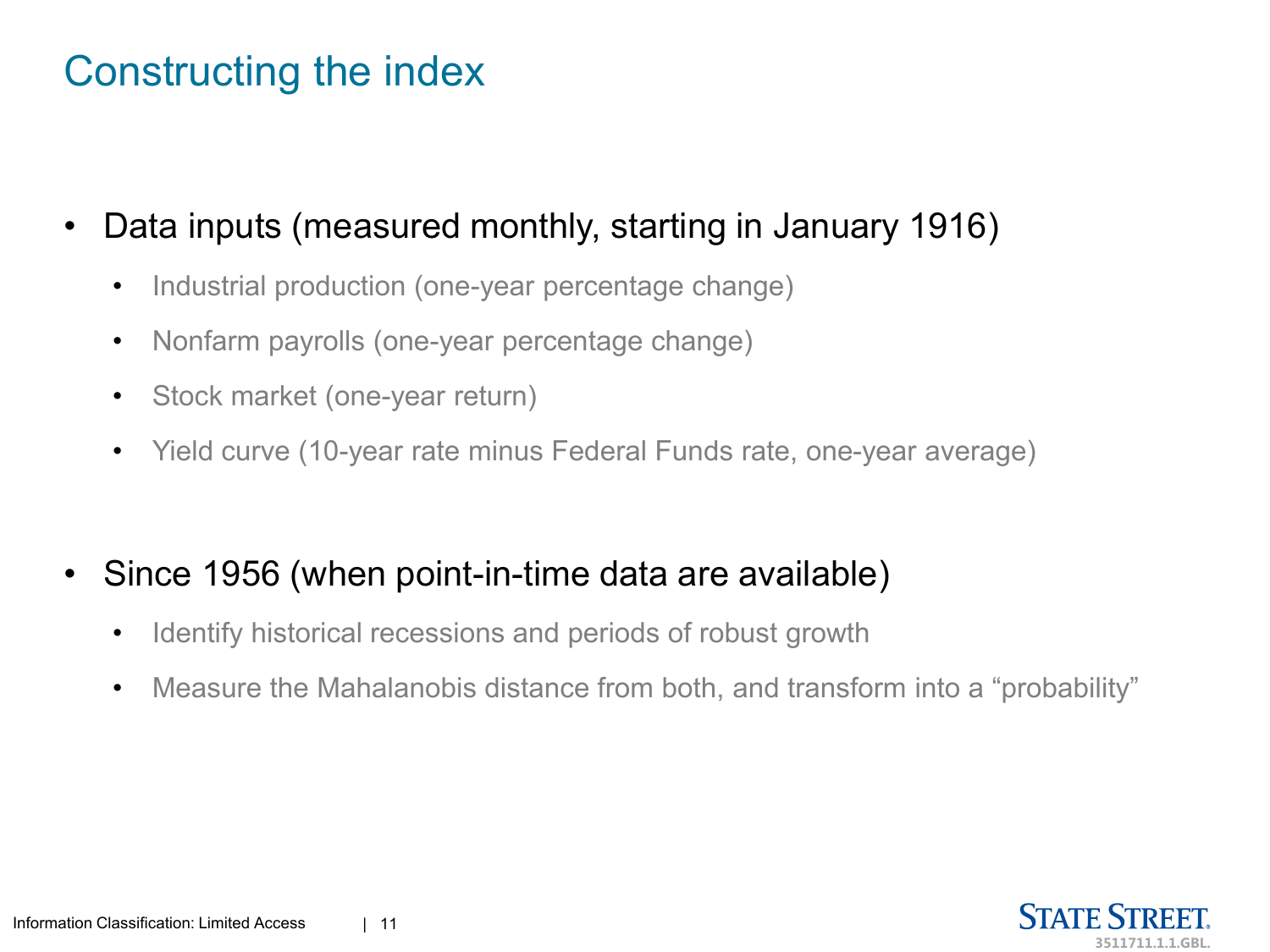## Constructing the index

1. Compute the Mahalanobis distance from recession and growth subsamples.

$$
d_{rec}(x) = (x - \mu_{rec})\Omega_{rec}^{-1}(x - \mu_{rec})'
$$

$$
d_{gr}(x) = (x - \mu_{gr})\Omega_{gr}^{-1}(x - \mu_{gr})'
$$

2. Convert to a likelihood (normal distribution).

 $\xi_{rec}(d_{rec}) = \det(2\pi\Omega_{rec})^{-1/2} e^{-d_{rec}/2}$ 

$$
\xi_{gr}(d_{gr}) = \det(2\pi\Omega_{gr})^{-1/2} e^{-d_{gr}/2}
$$

3. Normalize to a value between zero and one.

$$
p_{rec}(\xi_{rec}, \xi_{gr}) = \frac{\xi_{rec}}{\xi_{rec} + \xi_{gr}}
$$

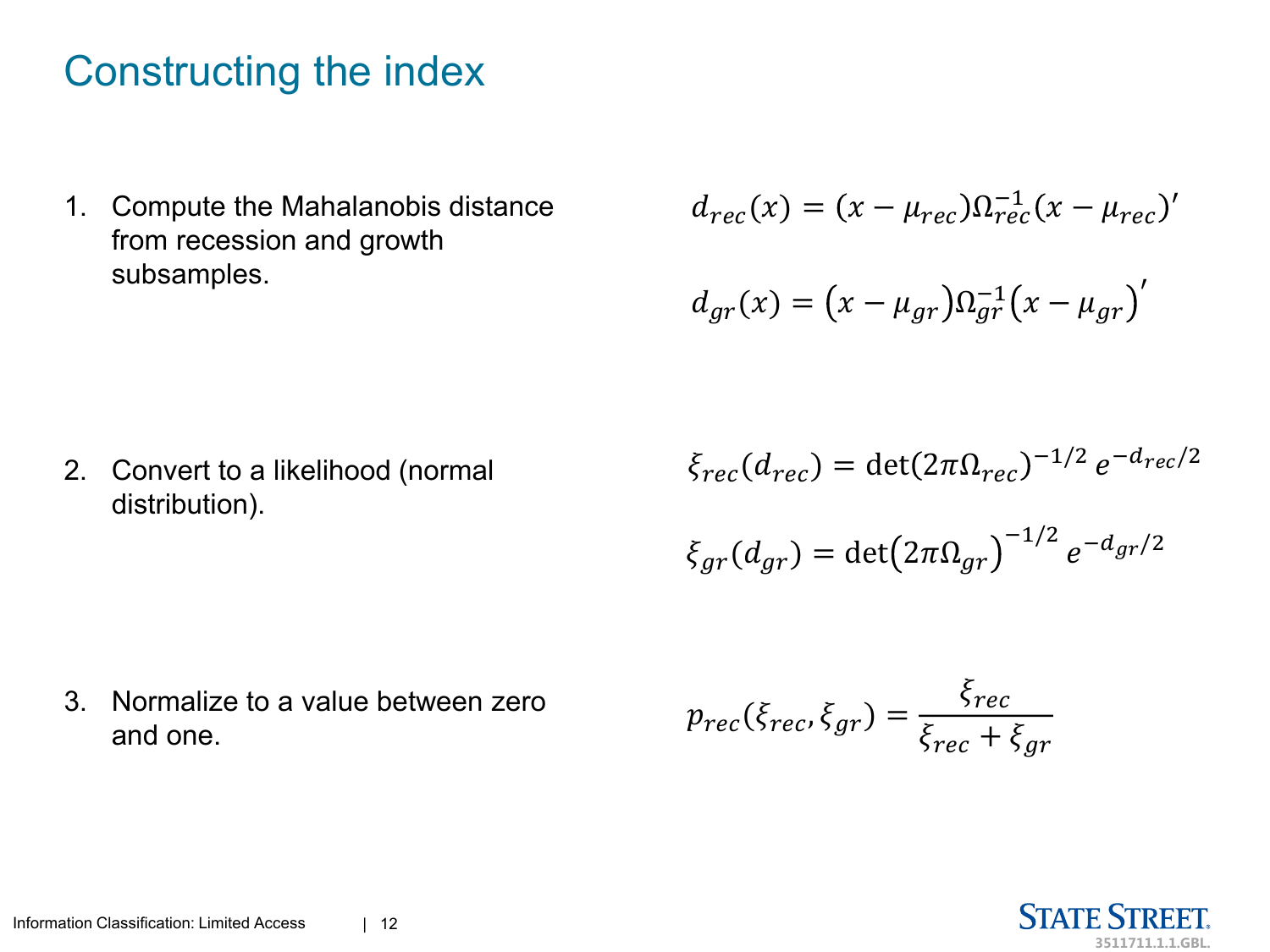## Historical values



Notes: Time period spans Jul 1926 to Feb 2021.

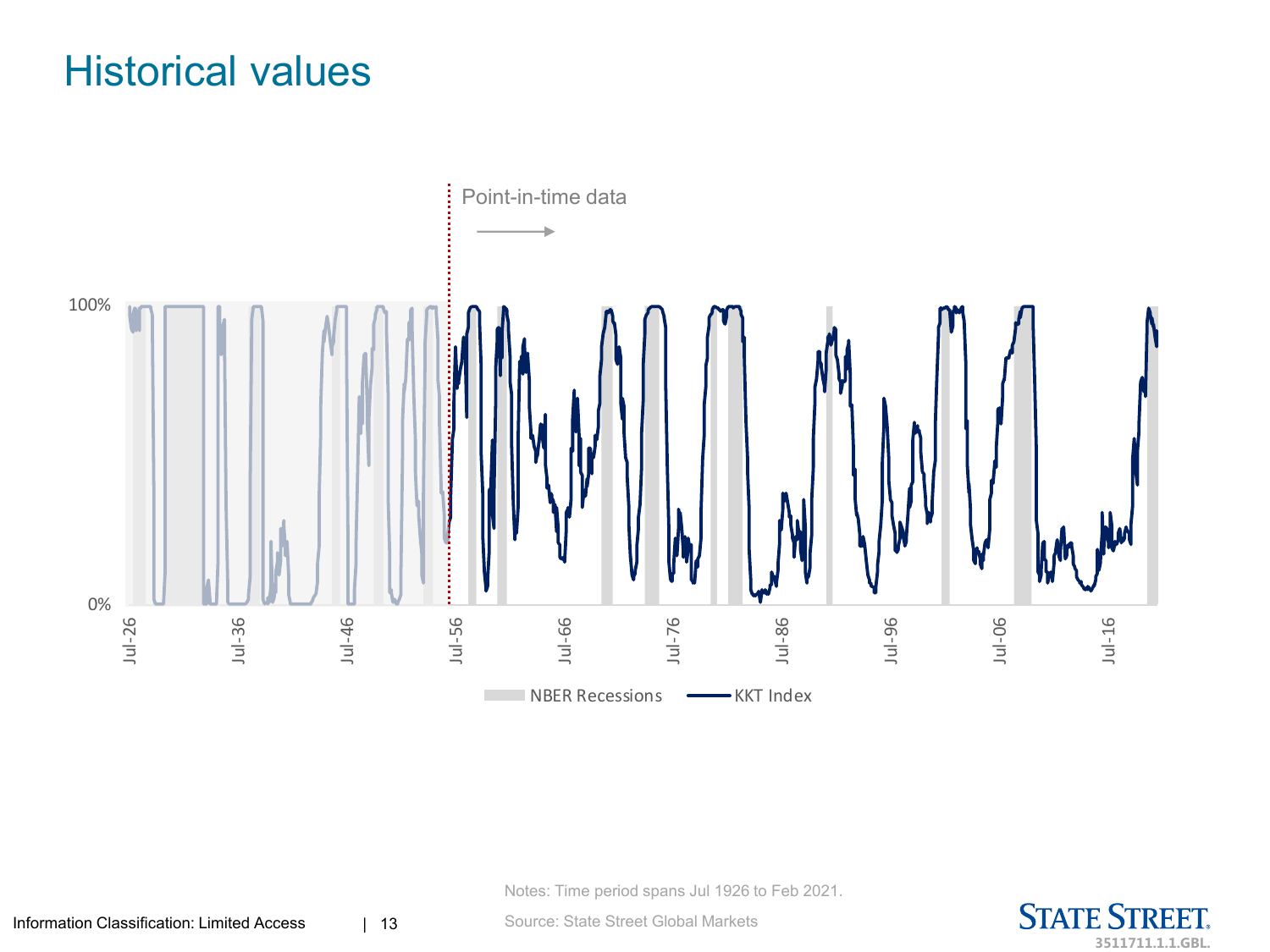## Event study for recession and robust growth



Notes: Time period spans Jan 1956 to Jun 2020.

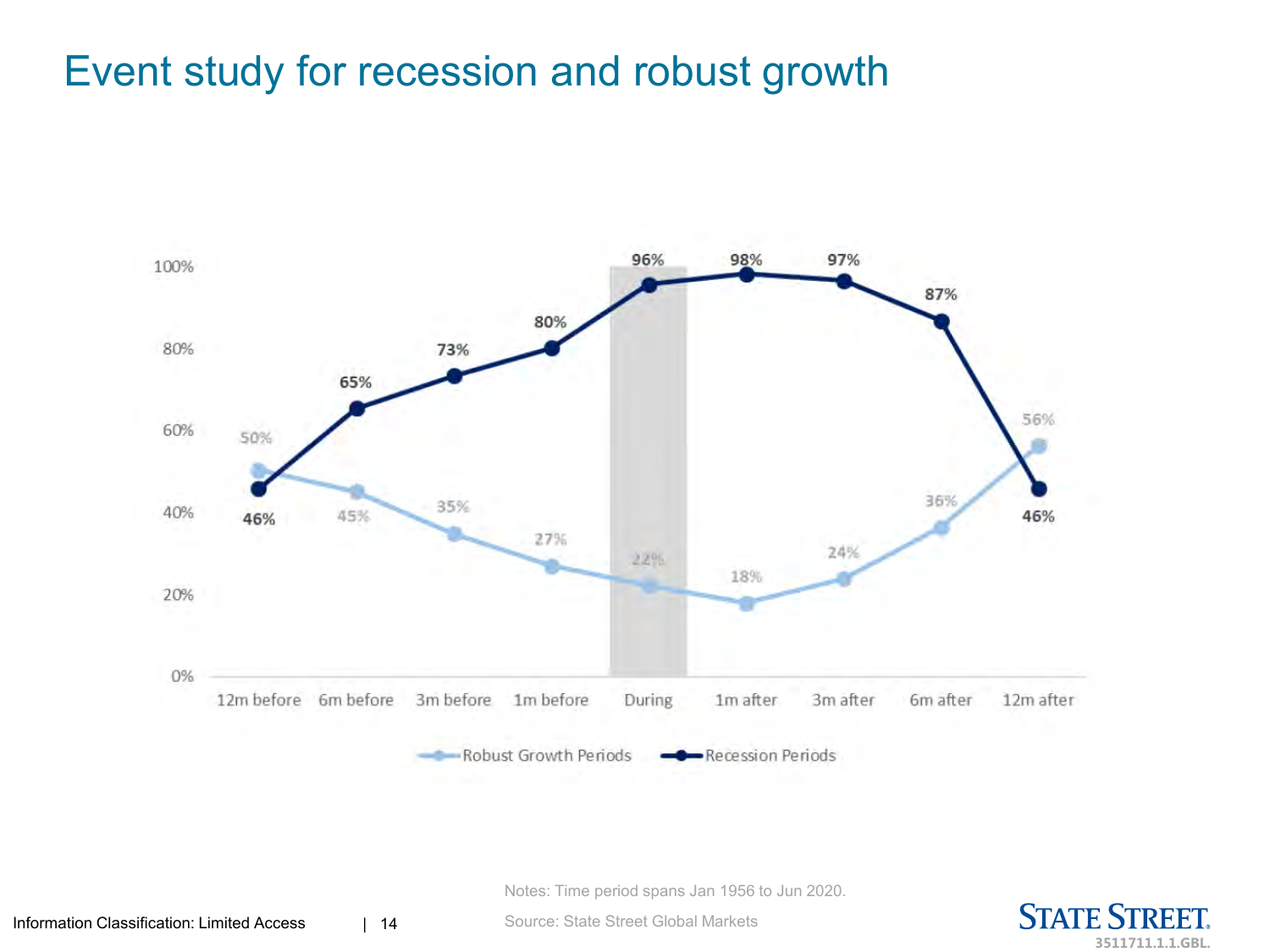## Conditional probability of recession

| <b>Rising and above</b><br>threshold: | 50% | 60% | 70% | 80% | 90% | Unconditional<br>Frequency |
|---------------------------------------|-----|-----|-----|-----|-----|----------------------------|
| This month                            | 36% | 43% | 53% | 62% | 87% | 14%                        |
| Next 1m                               | 40% | 48% | 57% | 66% | 91% | 14%                        |
| Next 3m                               | 47% | 55% | 64% | 73% | 96% | 16%                        |
| Next 6m                               | 59% | 66% | 77% | 82% | 96% | 20%                        |
| Next 12m                              | 73% | 78% | 87% | 89% | 96% | 28%                        |
| Next 18m                              | 78% | 82% | 87% | 89% | 96% | 34%                        |

Note: Rising is defined as a standardized shift greater than 1. The standardized shift is the current value minus the prior year average divided by the standard deviation of values in that prior year.

Notes: Time period spans Jan 1956 to Jun 2020.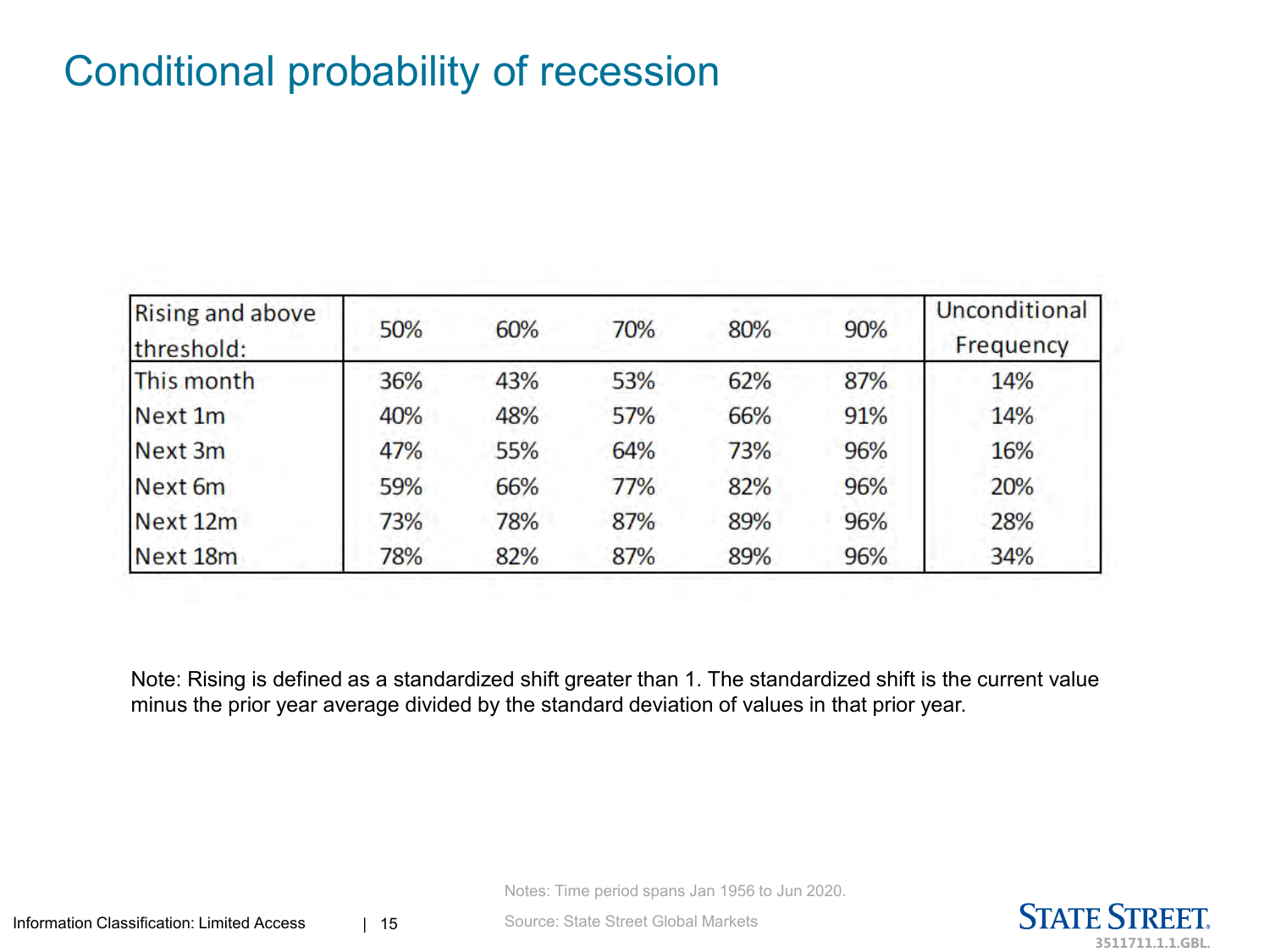#### Yield curve

| <b>Falling and below</b><br>threshold: | 0%  | Unconditional<br>Frequency |  |
|----------------------------------------|-----|----------------------------|--|
| This month                             | 10% | 14%                        |  |
| Next 1m                                | 15% | 14%                        |  |
| Next 3m                                | 21% | 16%                        |  |
| Next 6m                                | 39% | 20%                        |  |
| Next 12m                               | 60% | 28%                        |  |
| Next 18m                               | 82% | 34%                        |  |

Note: Falling is defined as a standardized shift less than -1. The standardized shift is the current value minus the prior year average divided by the standard deviation of values in that prior year.

Notes: Time period spans Jan 1956 to Jun 2020.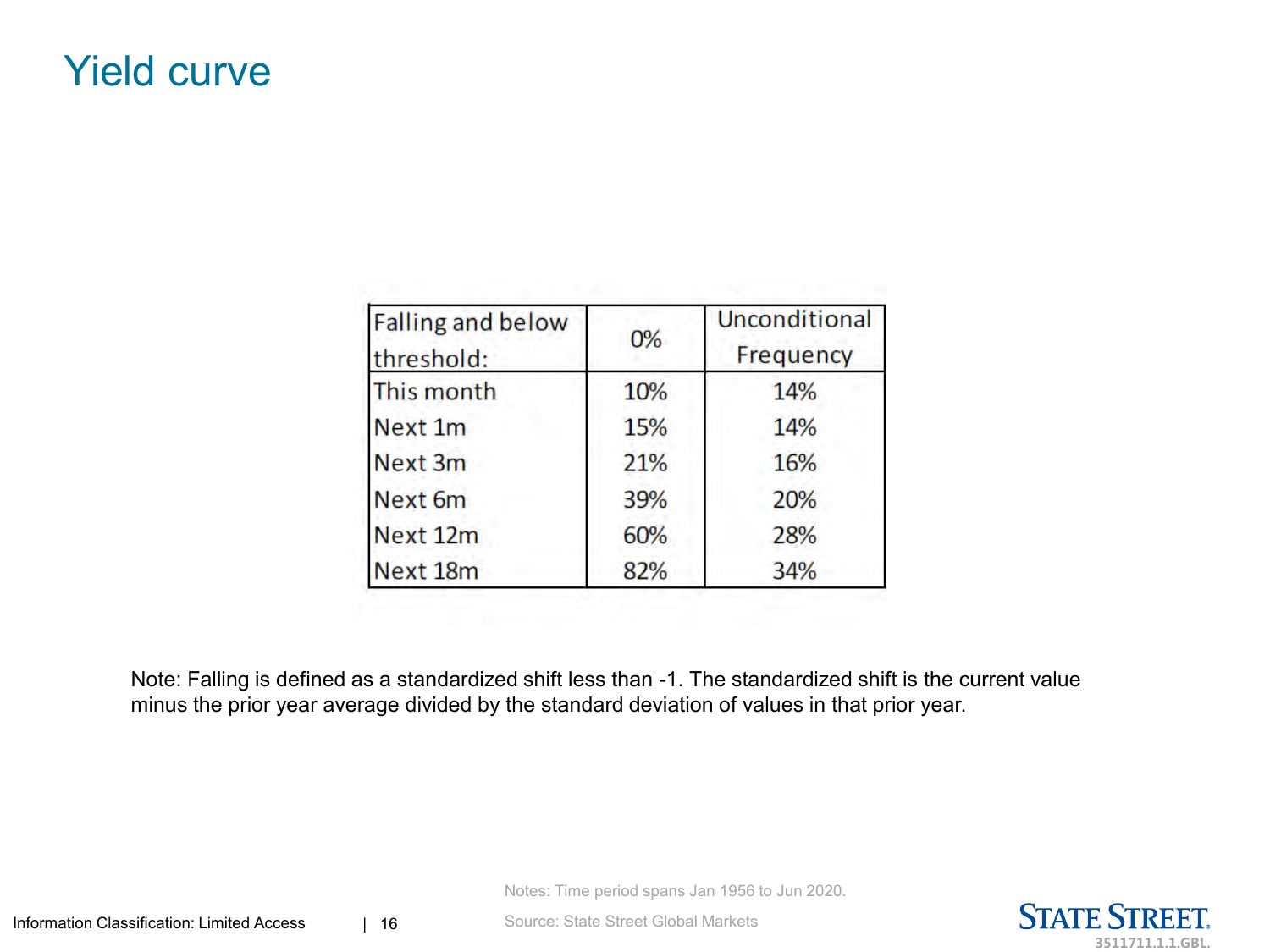## Conference Board indicator history

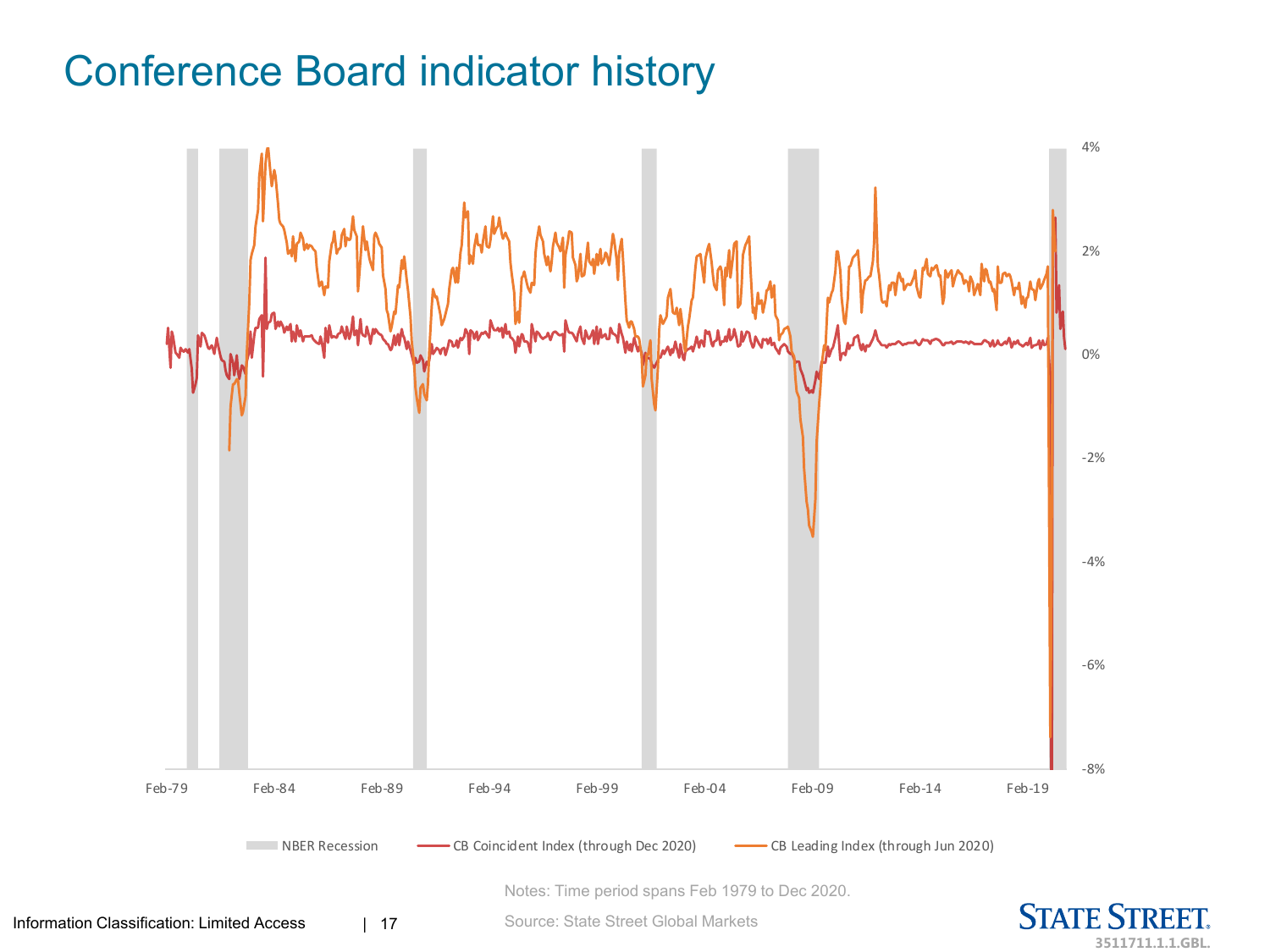## Accuracy (NBER recession within next 12 months)

KKT Index (dark) versus Conference Board Leading Index (light), 1982 – 2020

KKT Index (dark) versus logistic regression (light), 1956 – 2020



Notes: Time period spans Jan 1956 to Jun 2020.

Source: State Street Global Markets



 $\mathbf{1}$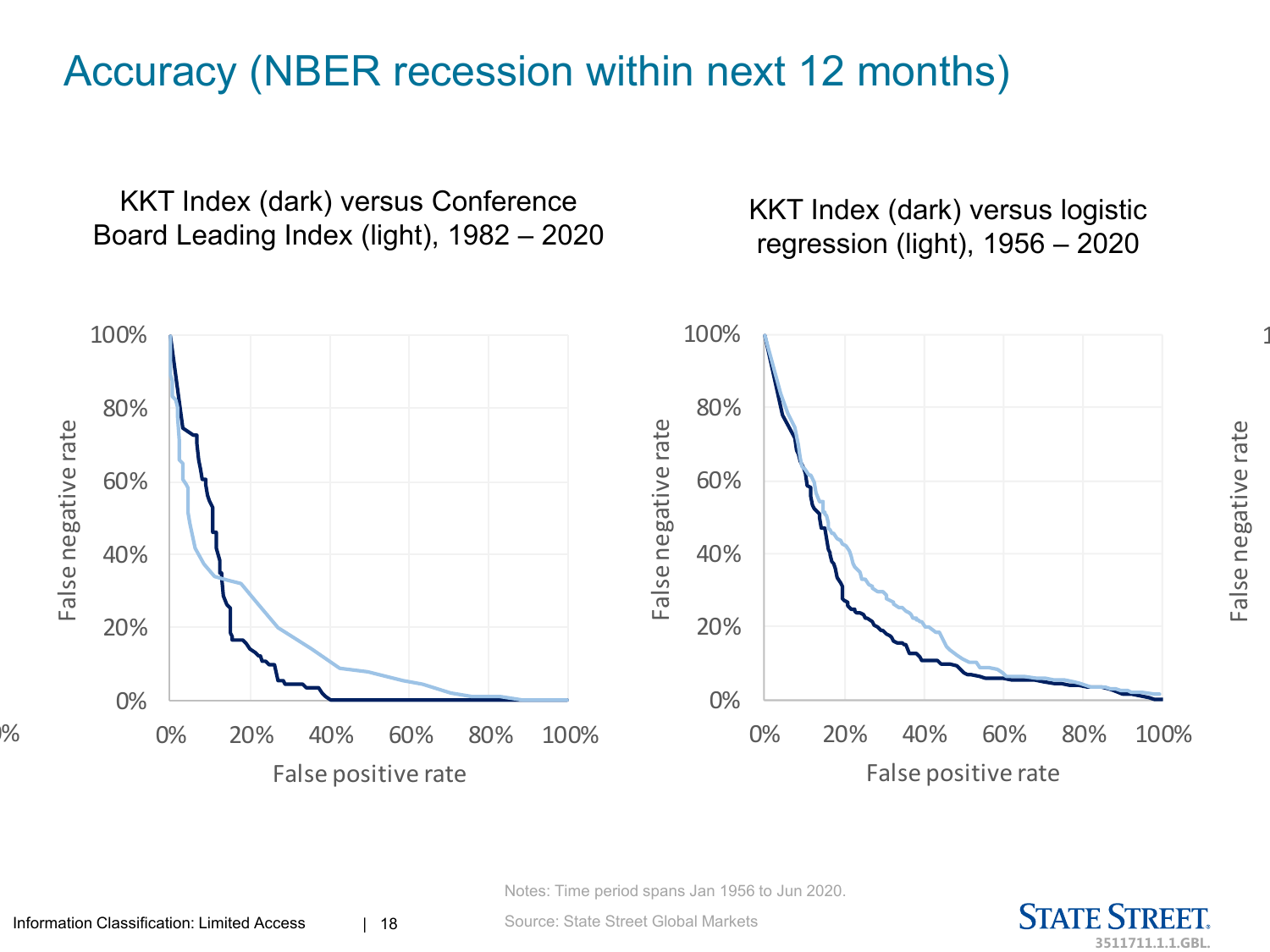### Attribution of variable importance

• We take the derivative of nested functions for our index with respect to *x.*  It depends on both the distance to growth and the distance to recession.

$$
\frac{\partial p_{rec}}{\partial x} = p_{rec} p_{gr} \left( \Omega_{gr}^{-1} (x - \mu_{gr})' - \Omega_{rec}^{-1} (x - \mu_{rec})' \right)
$$

• A variable's importance is the element-wise multiple of its derivative and its full-sample standard deviation, normalized to sum to one across variables.

$$
Variable\ importance = \frac{\frac{\partial p_{rec}}{\partial x} \circ \sigma}{\left|\frac{\partial p_{rec}}{\partial x} \circ \sigma\right|}
$$

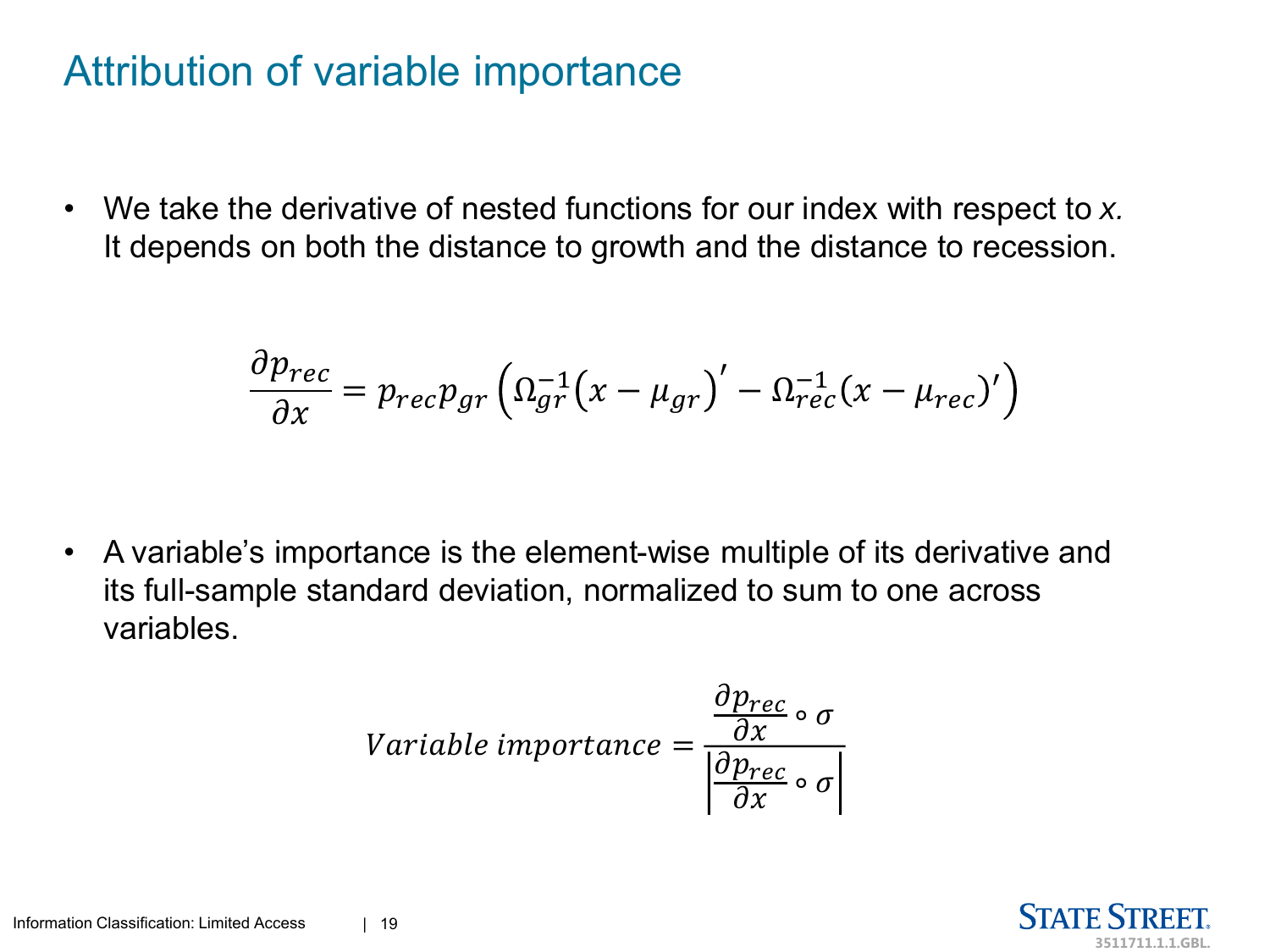## Comparing to linear regression

• In logistic regression, the relative contribution of each variable is constant with respect to *x*.

$$
p_{rec, logistic}(\hat{y}_{linear}) = \frac{1}{(1 + e^{-\hat{y}_{linear}})} = \frac{1}{(1 + e^{-\beta x})}
$$

$$
\frac{\partial p_{rec,logistic}}{\partial x} = p_{rec} p_{gr} \beta
$$

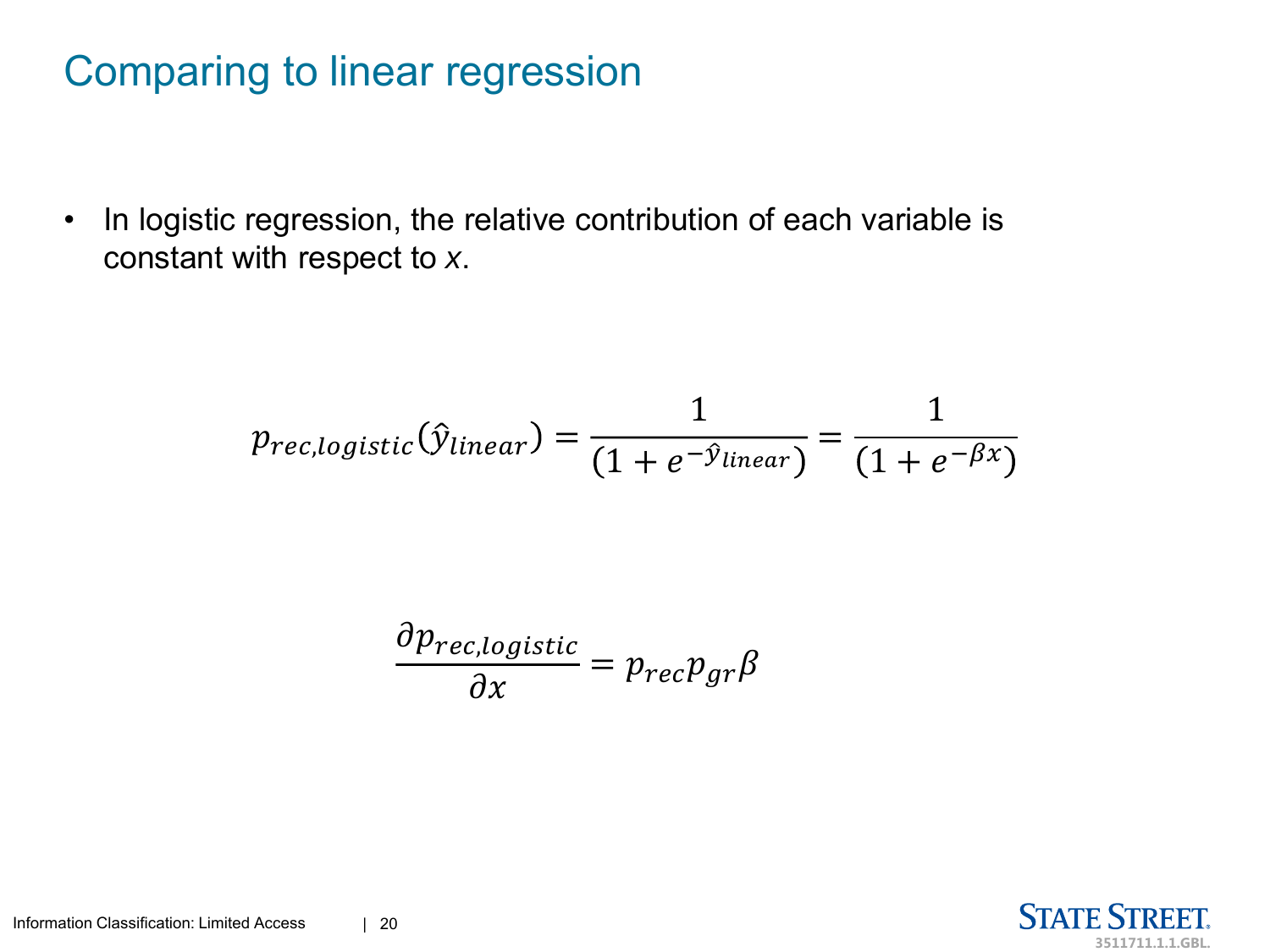#### Attribution of variable importance



Notes: Time period spans Jan 1956 to Feb 2021.

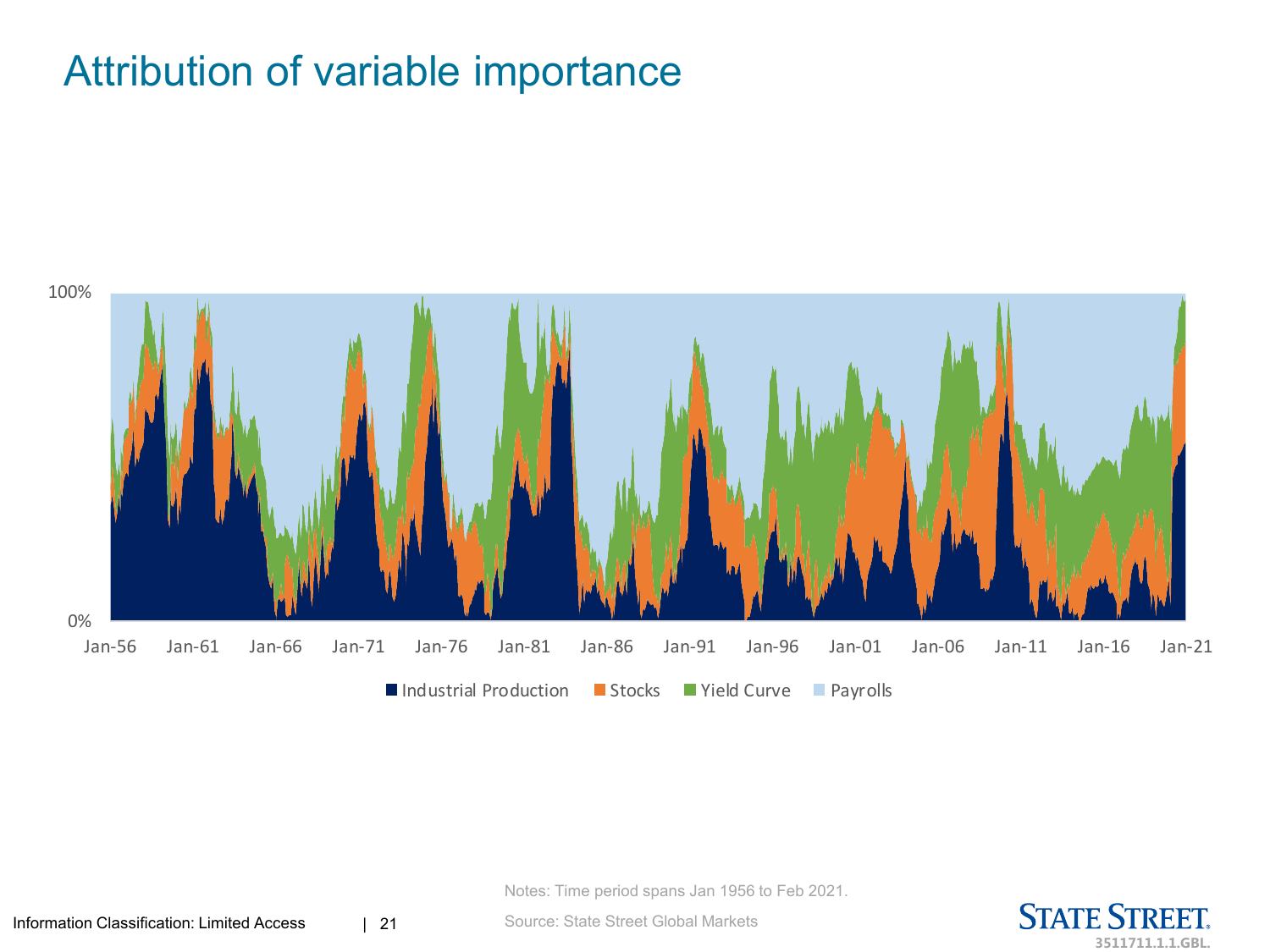#### Variable importance for specific recessions

|      | <b>Important at beginning</b> | Important at end      |
|------|-------------------------------|-----------------------|
| 1926 | Industrial production         | Industrial production |
| 1929 | Industrial production         | <b>Yield curve</b>    |
| 1937 | Nonfarm payrolls              | Nonfarm payrolls      |
| 1945 | Industrial production         | Industrial production |
| 1948 | Industrial production         | Industrial production |
| 1953 | Industrial production         | Industrial production |
| 1957 | Industrial production         | Industrial production |
| 1960 | Nonfarm payrolls              | Industrial production |
| 1970 | Industrial production         | Industrial production |
| 1973 | Nonfarm payrolls              | Industrial production |
| 1980 | <b>Yield curve</b>            | Industrial production |
| 1981 | <b>Yield curve</b>            | Industrial production |
| 1990 | Nonfarm payrolls              | Industrial production |
| 2001 | <b>Stock market</b>           | <b>Stock market</b>   |
| 2008 | <b>Yield curve</b>            | Stock market          |
| 2020 | Nonfarm payrolls              | TBD                   |



Notes: Time period spans Jul 1926 to Feb 2021.

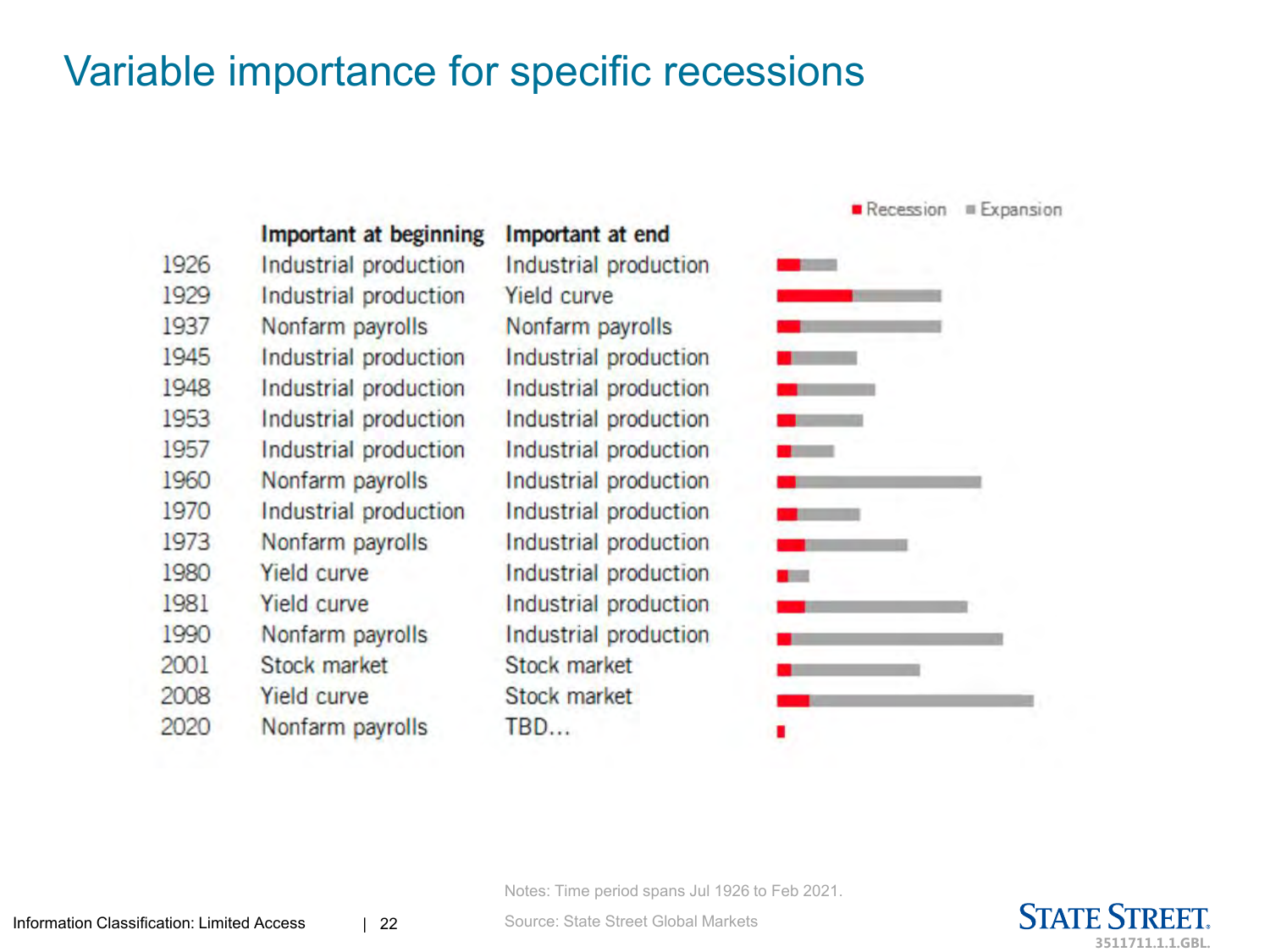## Length of expansion following recession



Notes: Time period spans Jul 1926 to Feb 2021.

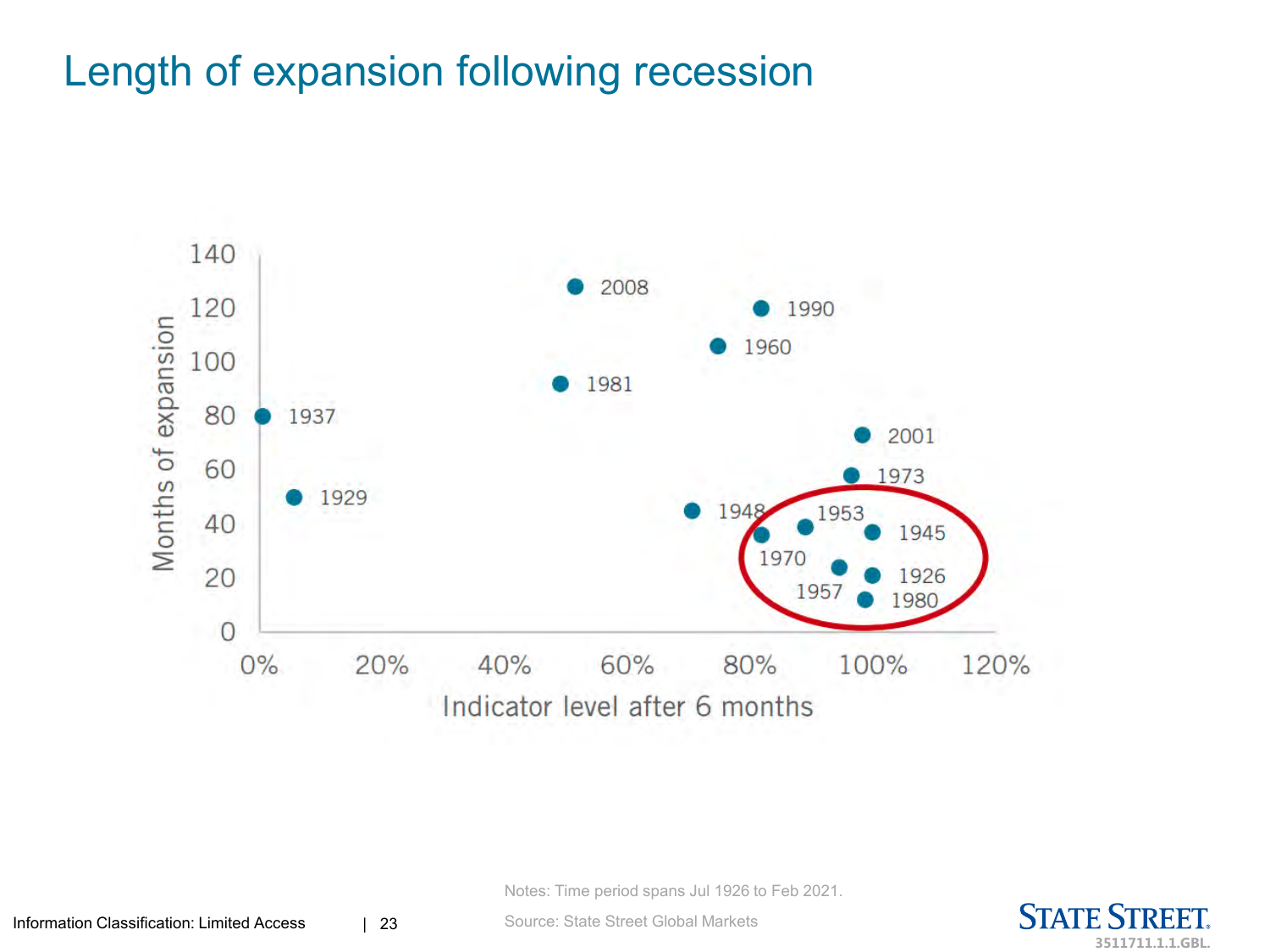### Inflection points and asset returns

- Measure inflection points using standardized shifts
- Compute the next 6 month performance of stocks versus bonds

Stock minus bond returns after inflection points (index above 90%)

Stock minus bond returns after inflection points (index below 10%)



Notes: Time period spans Jan 1956 to Aug 2020.

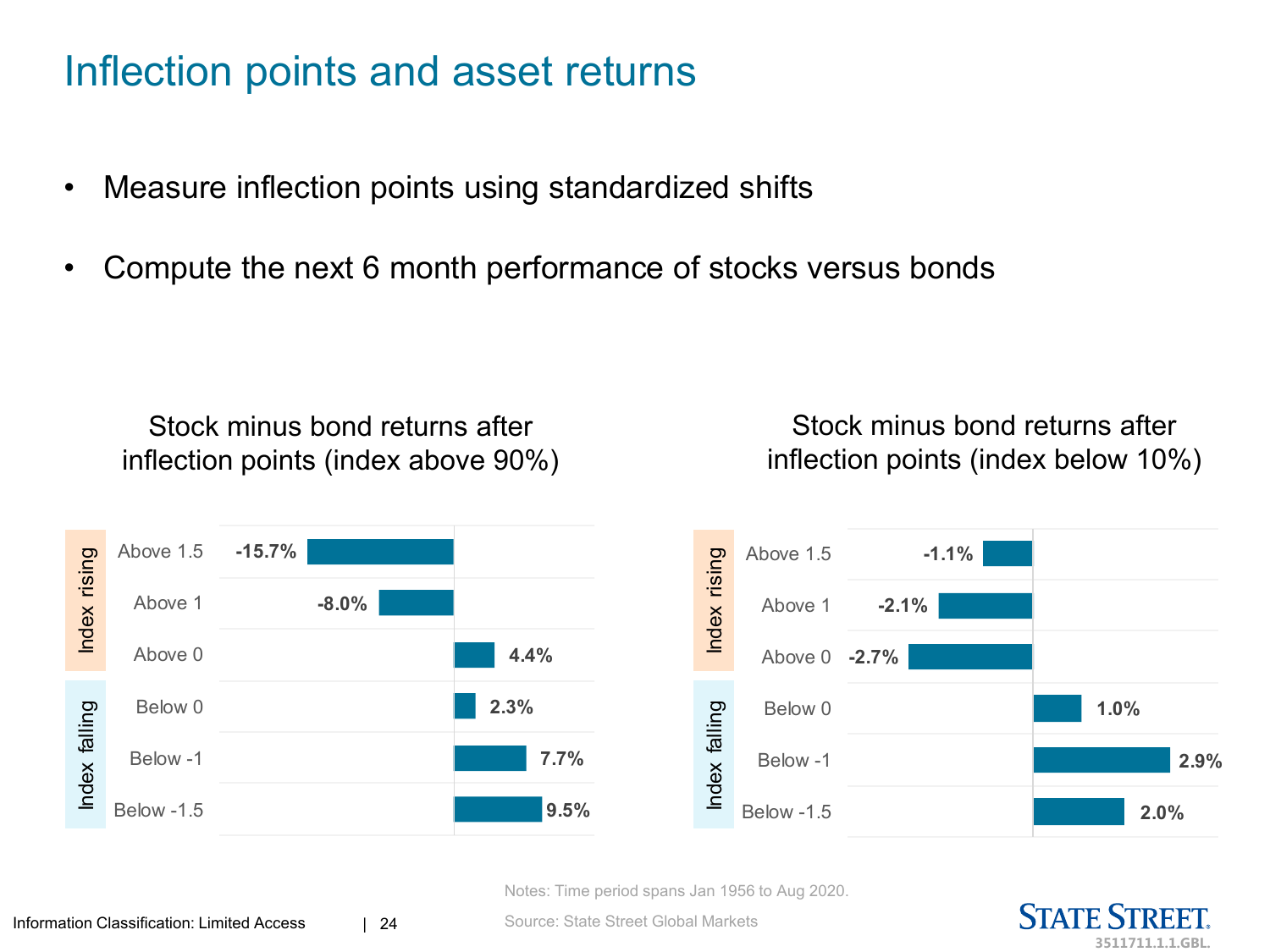## **Summary**

- There are advantages to combining multiple indicators.
- The Mahalanobis distance combines information in a non-arbitrary, user-friendly way.
- Our composite index is more effective than many other quantitative measures, and it avoids the bias and persuasion that may affect discretionary methods.
- We can observe changing variable importance over time, an intuitive and distinguishing feature of our approach.